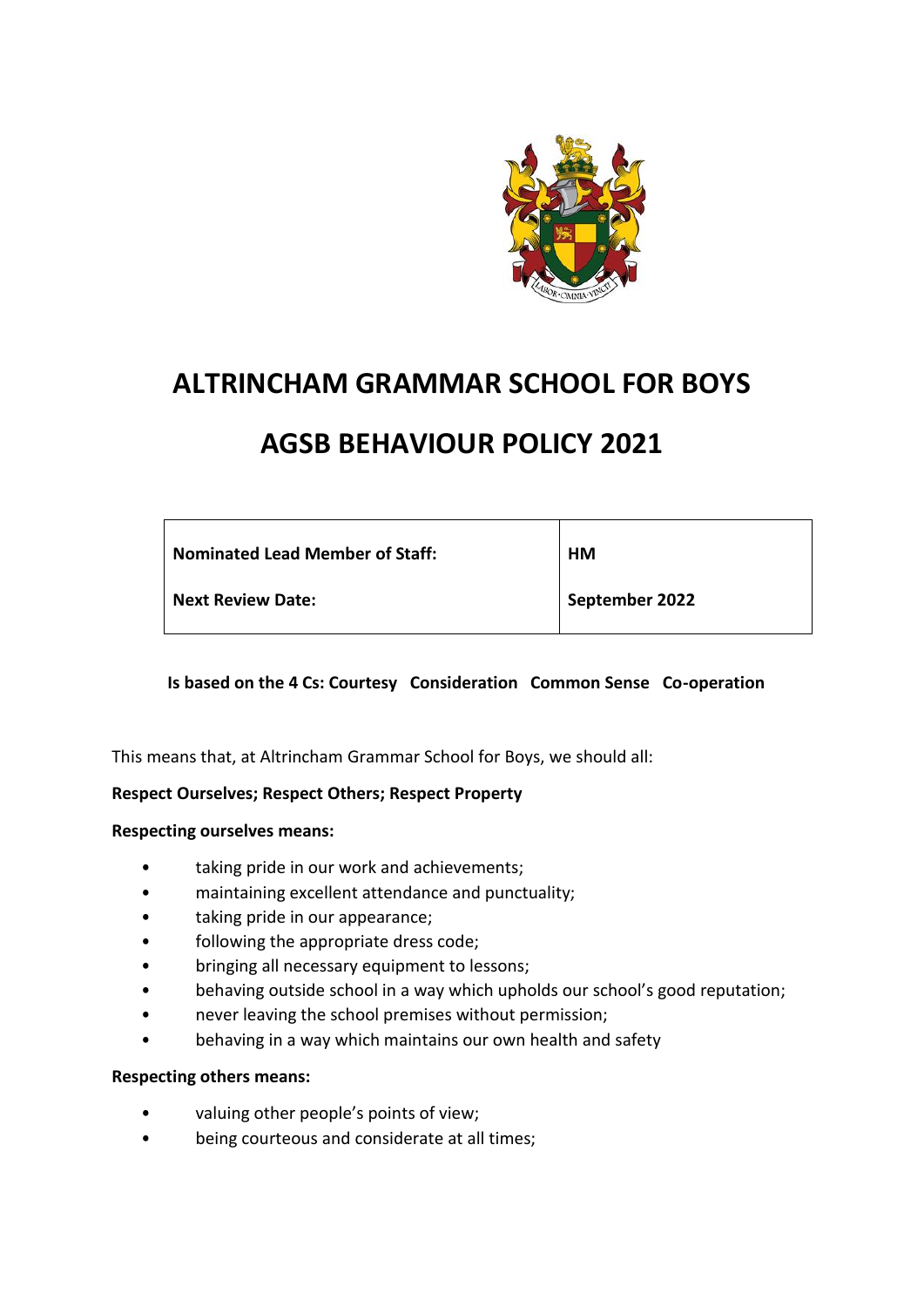- sharing in activities; taking your turn; helping others; allowing others to work in class;
- moving quietly and sensibly round school;
- behaving in a way which ensures and protects the health and safety of others

## **Respecting property means:**

- being careful not to damage clothing and belongings;
- helping keep the school clean and tidy;
- keeping walls and furniture clean and unmarked;
- contributing to, and taking care of, displays.

## **BEHAVIOURAL POLICY**

1. The School's approach to behaviour, positive discipline and sanctions derives from the main principles outlined in its Pastoral Policy, and from the School's mission statement. We value integrity, tolerance, respect for others and respect for property and we take a pride in the reputation of the School community.

## (i) **All pupils are expected to**

## *Inside the classroom:*

- Arrive on time to school and to lessons
- Take appropriate equipment and books to lessons
- Listen carefully and do as asked by school staff.
- Respect others and their property
- Arrive for lessons properly equipped and on time
- Line up outside classrooms (if appropriate) in an orderly manner
- Ensure that mobile phones and other electronic devices are switched off before lessons
- Enter classrooms quietly and sit in the place allocated by the teacher
- Follow the particular ground-rules, established by departments, for lessons in which practical work takes place
- Contribute to the creation of a good learning atmosphere
- Treat all other students and members of staff with respect
- Ensure the classroom is left in a tidy state at the end of the lesson
- Leave the classroom in an orderly manner

## (ii) **All pupils are expected to**

## *Outside the classroom*:

It is the responsibility of each student to:

- Move between lessons, buildings and sites in a safe and sensible manner
- Behave in a safe and responsible manner at break and lunchtimes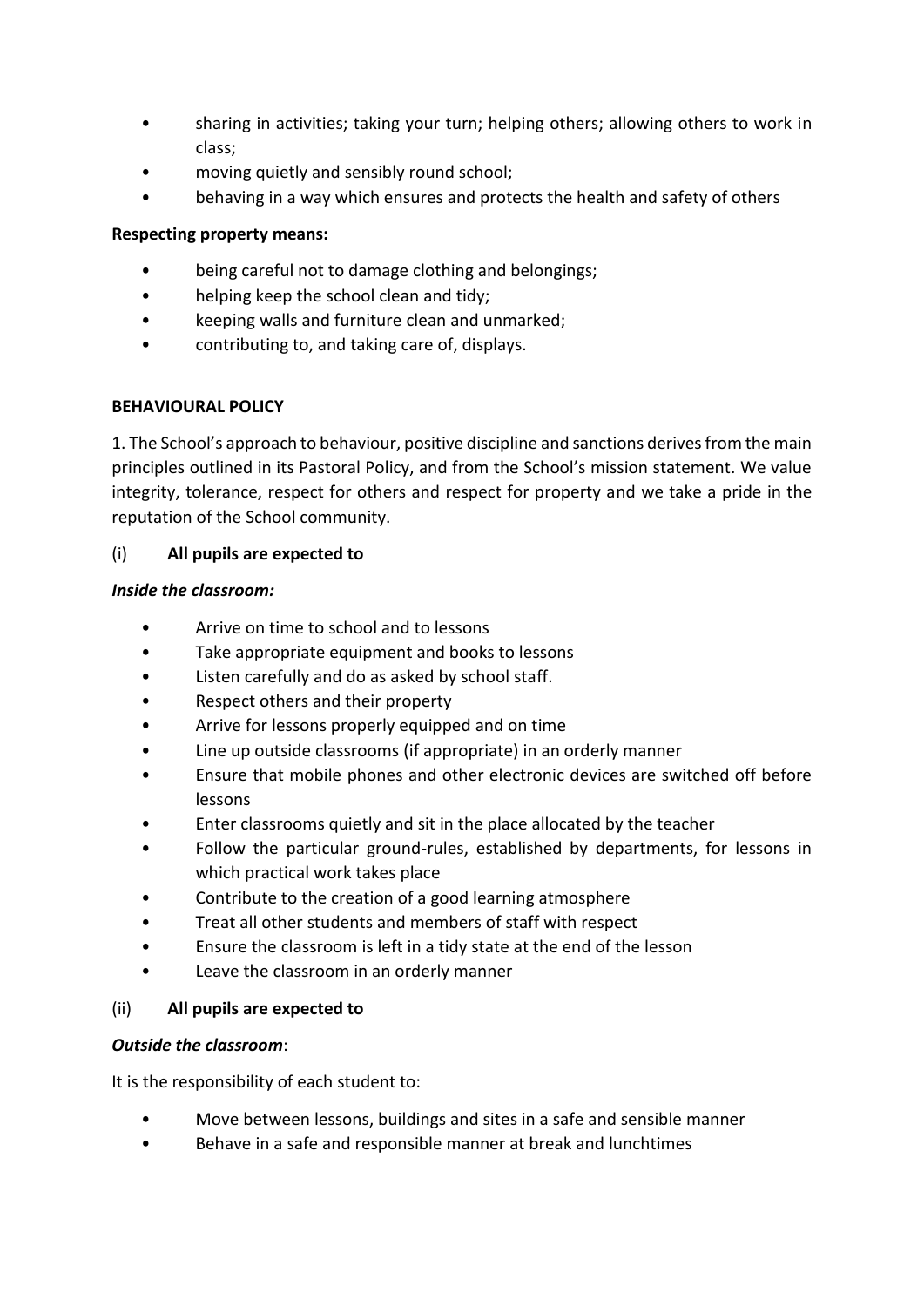- Eat and drink only in the designated areas or on the yard (not in corridors) note that chewing gum is not allowed in school
- Wear the AGSB uniform correctly with shirts tucked in and ties done up
- Take responsibility for their bags and equipment, making use of the bag store and lockers. The school takes no responsibility for any electronic devices on-site or on official school trips.
- Avoid any interference with the equipment or property of others
- Look after and take pride in the equipment, facilities and buildings of AGSB
- Adhere to the Home /School Agreement in relation to the use of ICT equipment.
- Remember that they are ambassadors for the school and act accordingly.

## (iii) **Appearance**

- Pupils must dress according to the stipulated uniform guidelines. They must ensure that they are smart at all times and that shoes are polished regularly.
- Hair should be its natural colour, above the collar and no shorter than a number 2.
- Bags and coats should be kept in lockers. Most lockers require a padlock which pupils must supply themselves.

## (iii) **Valuables**

Mobile phones, electronic devices or other expensive items, or, large amounts of money should not be brought into School. If there is a good reason for doing so, it is the individual's responsibility to have it labelled with their name, and/or security marked and to ensure that it is stored safely at all times. School will not take responsibility for any loss or theft of such items.

(v) Weapons, of any kind, or illegal drugs must never be brought into school.

## **REWARDS AND SANCTIONS POLICY**

## **Ethos**

The School proactively promotes good behaviour and strives to create an environment where pupils and staff feel safe and where there is no need for enforced discipline; a School in which pupils' own wish for order and their understanding of right and wrong is so sophisticated that 'behavioural incidents' have been completely eliminated. Whilst this will always remain an ideal, it is one that we can always try to move towards by ensuring that the curriculum is sufficiently challenging for our able pupils, the quality of teaching is consistently high and that lessons enthuse pupils by their stimulating content and approach.

Moral values are consistently and positively emphasised both in teaching and outside of lessons, and it is expected that the standards of personal behaviour of all members of the school community will be exemplary. We are a diverse school and expect that all members of the school community to respect the rights of everyone else irrespective of their race, ethnicity, gender, sex and sexual orientation (including gender reassignment), religious beliefs, or disability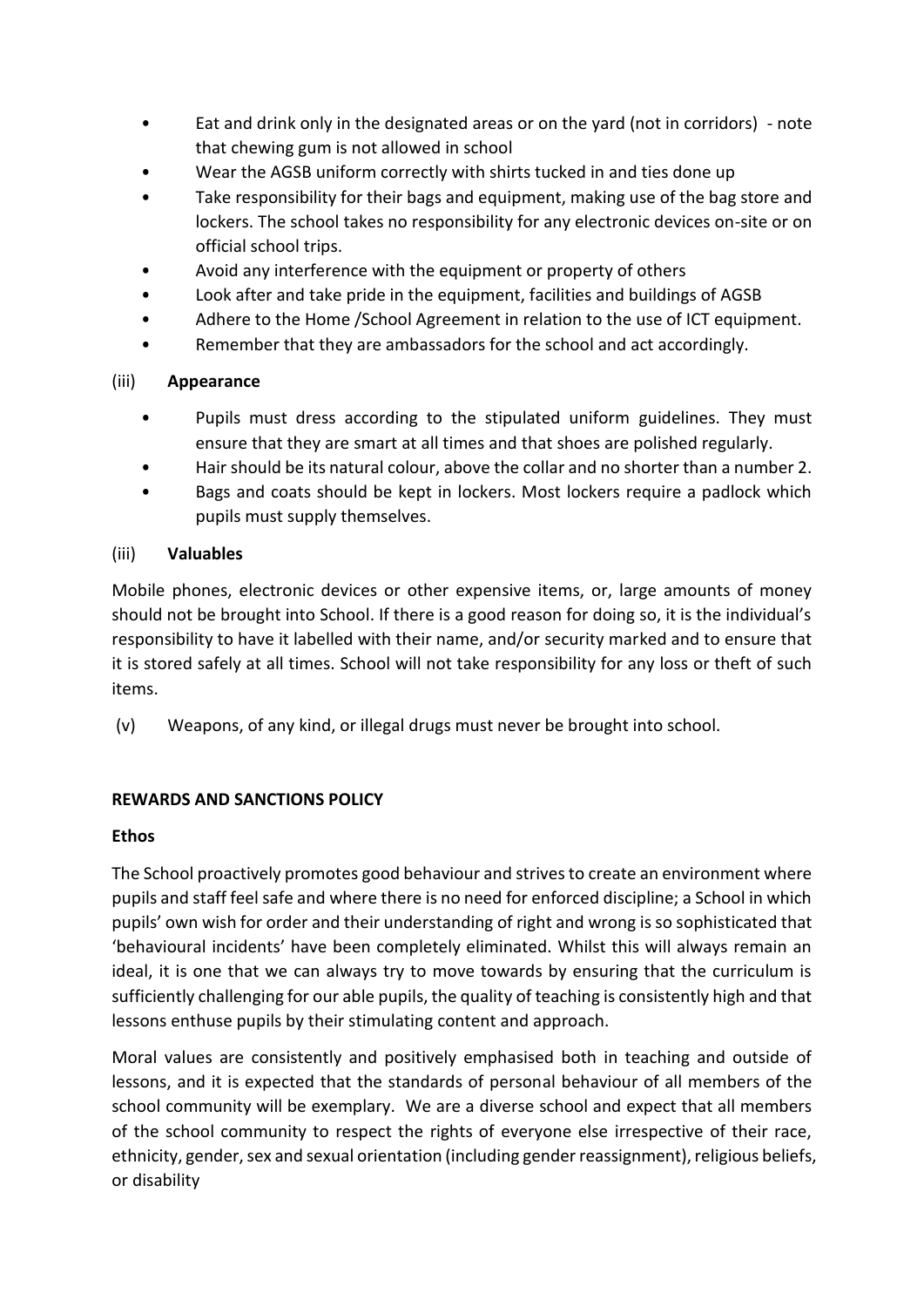Our Rewards and Sanctions Policy seeks to shape positive behaviour by rewarding and reinforcing positive behaviour and by encouraging pupils to take full responsibility for their actions and their consequences.

## **Rewards**

It is our strong belief that rewards are a far more effective means of shaping positive behaviour than sanctions are and, as such, should be used significantly more often by staff at AGSB. Staff are encouraged to look for regular opportunities to reward pupils for achievement in any combination of the following categories of positive behaviour, in any aspect of their school life:

We operate a system of House Points, colours and awards which promote a positive ethos. We encourage self-discipline through offering pupils opportunities to take responsibility through involvement in the extra-curricular life of the School.

The Rewards system seeks to promote positive behaviour. The Rewards system supports the academic, co-curricular and community aspects of AGSB. The Reward system is structured so that all students can achieve and receive recognition for their contributions to school life, whatever their ability which is further supported by the school House System and relevant competitions.

1. A House Point is awarded to a pupil in Years 7 to 13 for:

i. An outstanding piece of work commensurate with the ability of the pupil.

ii. A consistently high level of effort or improved levels of effort in class.

iii. A significant contribution to learning e.g. supporting another student, leadership of an activity.

iv. Exhibiting high levels or improved courtesy to their peers and staff.

v. Demonstration of being a good 'global citizen' e.g. through taking part in community projects etc.

## **1. The Reward System**

Teachers can reward pupils by providing informal verbal or written feedback to the pupil. Teachers may also want to send a postcard home.

Formal AGSB Rewards are awarded in the form of House Points. They are available to all staff and should be used throughout the school on a daily basis to reward positive behaviour/excellent work/outstanding effort/citizenship.

The teacher giving the House Point will record it using KUDOS which is available on the Show my Homework platform.

## **HOW ARE HOUSE POINTS AWARDED?**

Electronically direct from KUDOS, which is available on the Show my Homework platform.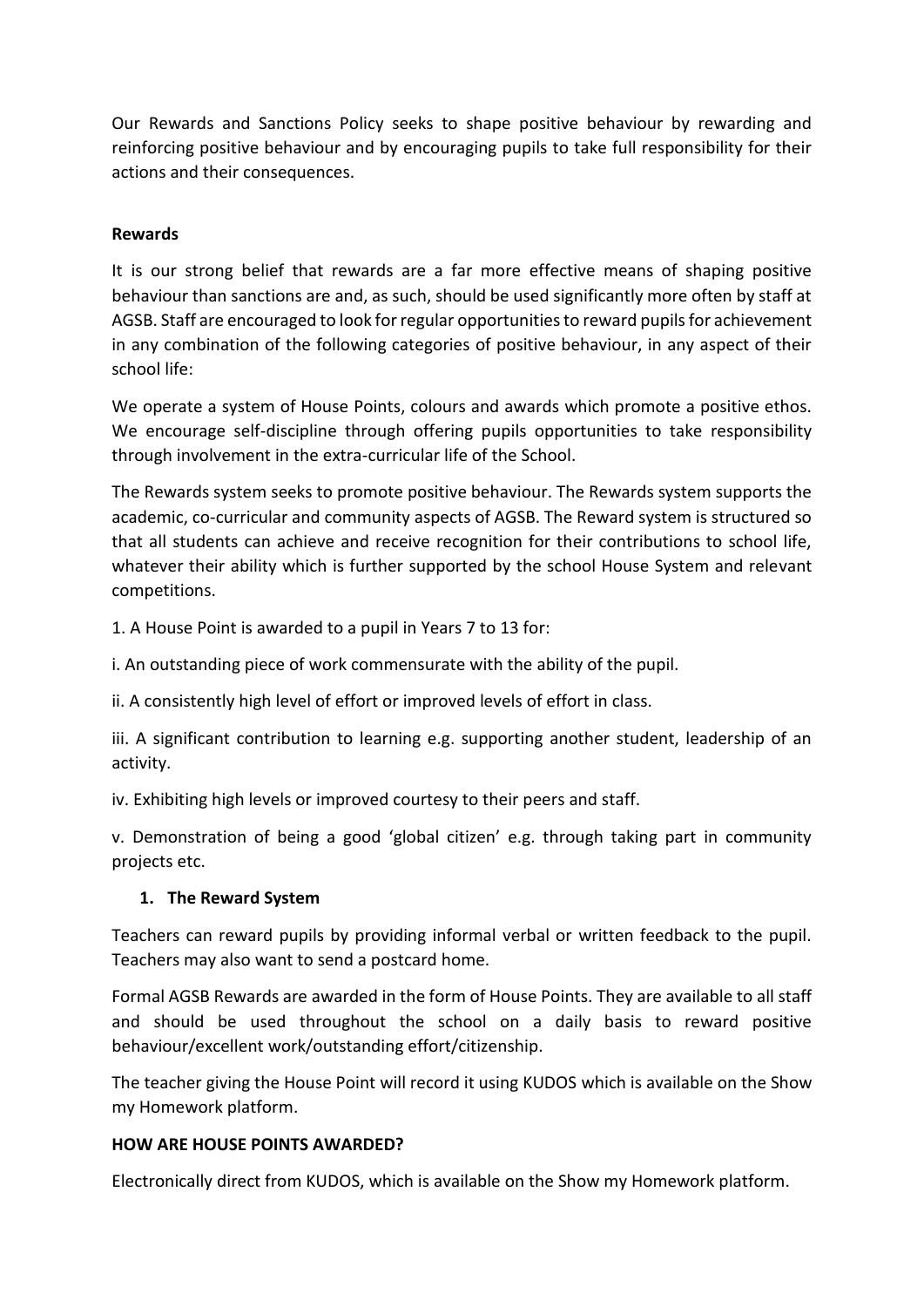## **WHO CAN AWARD HOUSE POINTS AND WHO CAN BE ISSUED A REWARD?**

- Any member of staff can issue a House Point
- Any pupil in years 7-13 can be issued a House Point

## **WHAT CAN HOUSE POINTS BE AWARDED FOR?**

- 1. Academic
- 2. Effort
- 3. Positive Behaviour
- 4. Citizenship

#### **HOW MANY HOUSE POINTS CAN A PUPIL BE AWARDED?**

- A pupil can only be awarded one House Point per lesson/event/incident
- A pupil cannot be awarded multiple House Points in a single lesson/event/incident

#### **WHAT IS THE CRITERIA FOR WHAT WARRANTS A HOUSE POINT?**

- It is at the discretion of your department and your professional judgment for what is deemed appropriate for rewarding a House Point

- Staff should be conscious to the fact that freely distributing House Points for substandard

work, effort and behaviour etc. may result in devaluing and undermining the ethos of the

Rewards system

#### **HOW DO PUPILS, PARENTS, TUTORS AND HoDs KNOW A HOUSE POINT HAS BEEN ISSUED?**

- At this stage staff are requested to inform pupils they have been awarded a House Point
- When logged into Kudos, pupils and tutors can view House Points that have been awarded.

#### *Pupils will receive a certificate for 50, 100, 150 and 200 House Points.*

At the end of the academic year, the following pupils with the most House Points will be awarded a prize in the end of year assemblies:

i. highest in tutor group.

ii. highest in year group.

At the end of the academic year, the House with the highest House Points total will be awarded the House Point trophy in the end of year assemblies.

Heads of Year, Heads of Academic Departments and House Managers will analyse the House Point records regularly to spot individuals who deserve additional praise and to identify emerging patterns for individuals or groups of pupils and staff.

Tutors should monitor the awarding of points on a weekly basis and endeavour to encourage pupils who do not seem to be gaining recognition.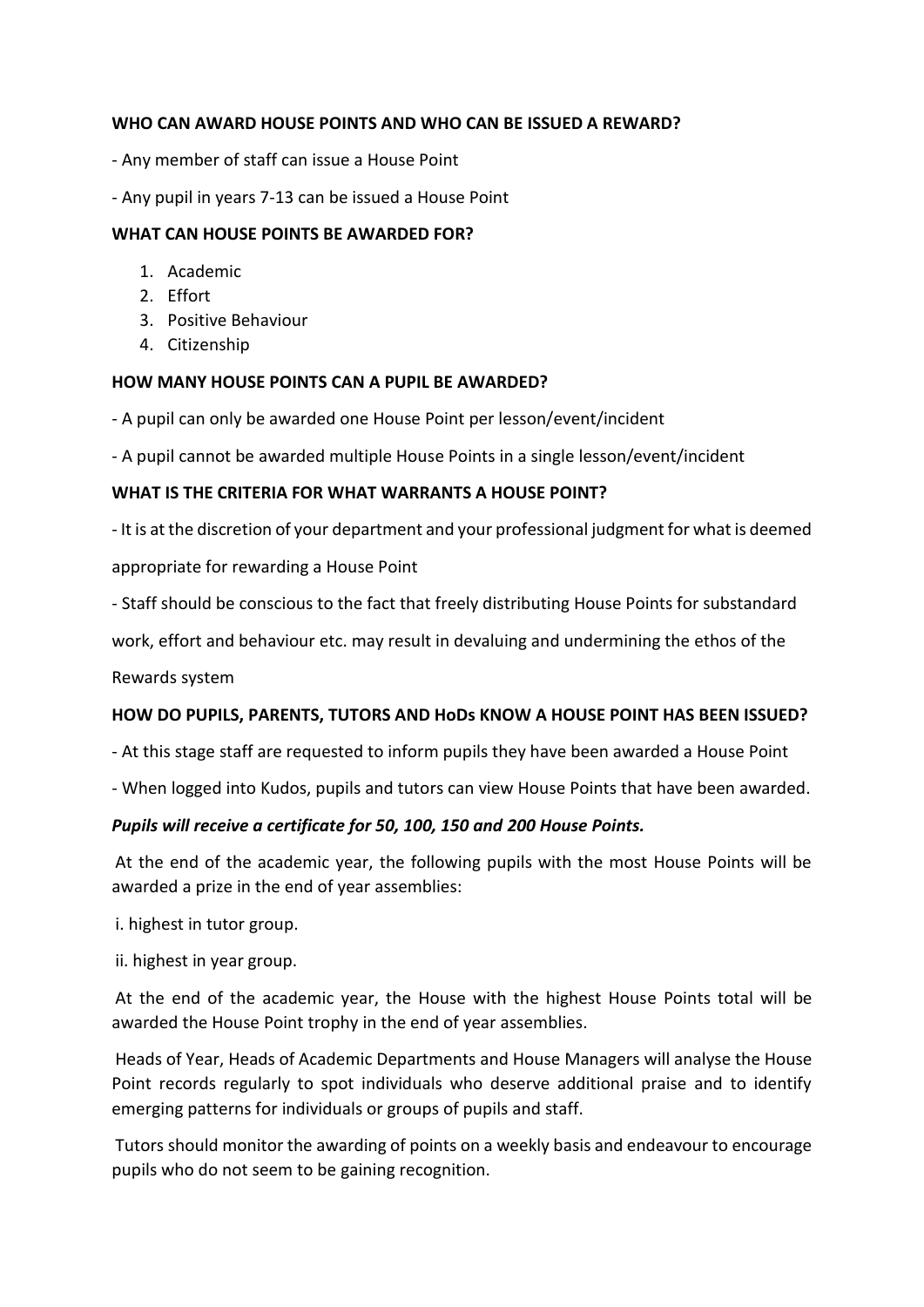## **2. The Sanctions System**

The School's basic rules and code of conduct provide the framework for discipline and sanctions. These rules are simple and fair, reflecting the balance between the personal freedom that all young people require and the order that any community needs if it is promote academic learning. The Home/School agreement also fosters the same values.

A variety of sanctions are employed against pupils who either break school rules or whose personal standards fall below our expectations. The main principles when implementing these sanctions are:

- The sanction should be proportionate to the seriousness of the offence.
- The sanction should be constructive. In some cases it may involve reparation to the School community.
- Sanctions should be applied consistently and fairly by all teaching staff.
- When giving a sanction it is important to explain to the pupil why it was necessary to be imposed.
- Parents will often be involved at an early stage, (particularly if the pupil is in Year 7-9) in order to explain why a sanction was necessary.

#### **Hierarchy of Sanctions**

#### **Level 1 Sanctions**

These are the most frequently used at this school. Interventions at Level 1 should be considered as informal and rely on good communication between teacher and pupil, in the first instance. With a proactive approach and positive communication, the member of staff who is initially involved can often work with the pupil to achieve a positive outcome, without the need for escalation. A verbal warning will be used initially in almost all cases of low-level misbehaviour. Examples include:

- Discussing the behaviour with the pupil and making expectations about their behaviour for the remainder of the lesson clear. This could happen in the classroom or in the corridor outside of the classroom.
- It may be necessary to give an imposition. The setting of extra tasks, an essay on the issue raised by the behaviour incident, a letter of apology and/or an act of restitution to the community like a litter duty are all examples of this type of sanction. The aim is to deter the pupil from repeating the offence and to make them think constructively.
- Moving the pupil to another seat in the room, potentially to take them away from certain peers or to put them closer to the member of staff for better supervision.
- Providing spare equipment for a pupil for a first offence, then discussing expectations for future lessons and strategies for better organisation in order to achieve these.
- Warning the pupil verbally about their behaviour and the potential consequences of failing to achieve expectations e.g. lunchtime detention, contact home, contact with Head of Year, informal detention supervised by the member of staff.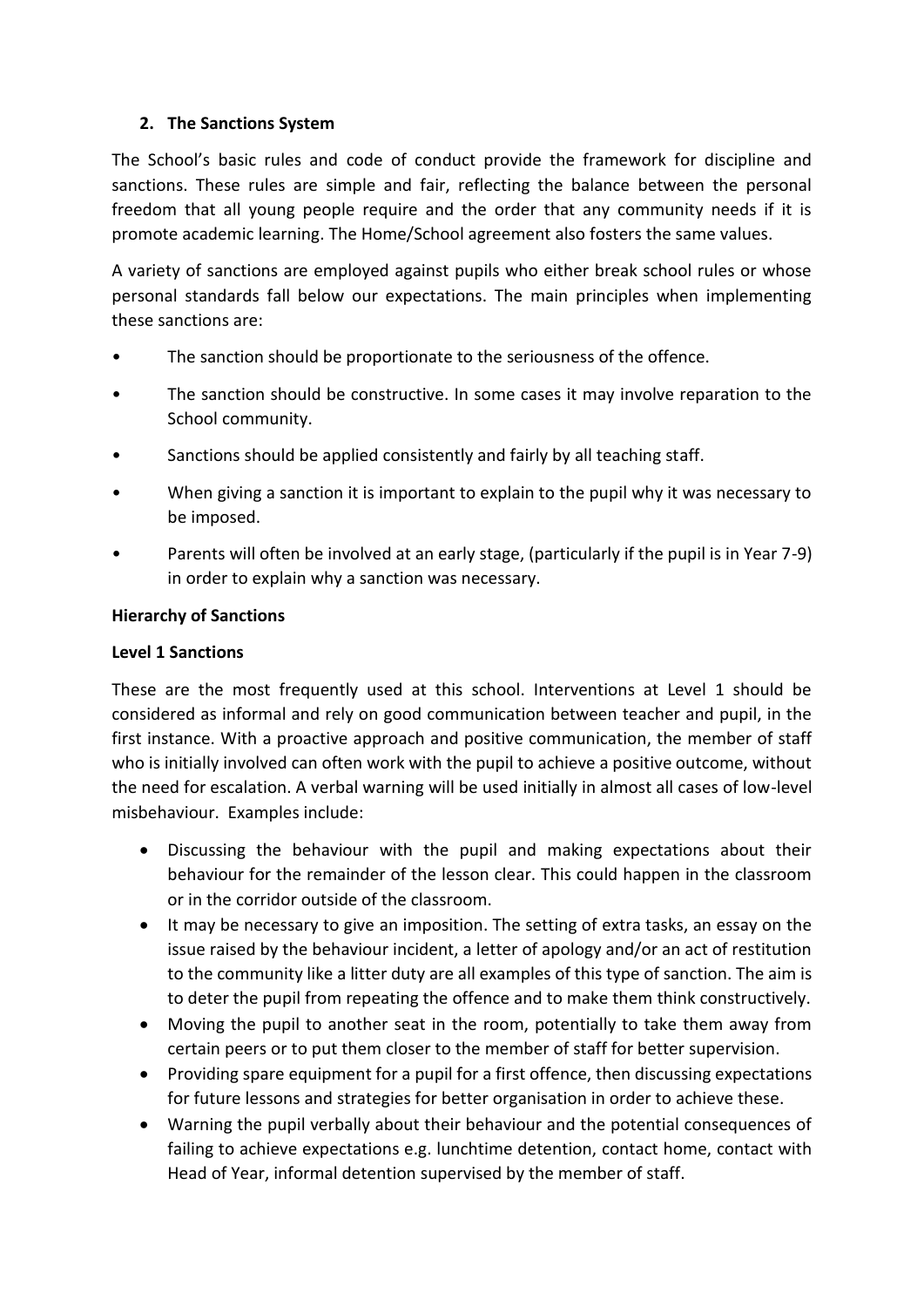• A lunchtime detention may be given at the discretion of the member of staff. Such detentions are no longer than 30 minutes and the pupil will be allowed time to take their lunch.

Following behaviour that falls below our expectations, there will often be communication about the incident, including any intervention that has been attempted, between the member of staff and the pupil's tutor and/or Head of Year. The official vehicle for this communication is a School Referral. The School Referral is a means of communication, not a formal sanction, and should not be viewed as one or used as a threat. School Referral's should be logged using Kudos. Kudos will automatically inform pupils and tutors that a Referral has been awarded. Tutors/Heads of Year will use KUDOS as a means of monitoring their tutor group/year group. Numerous Referrals may lead to a Level 2 Sanction.

Kudos referral categories:

- disruptive/inappropriate behaviour
- work issues
- lateness,
- uniform infringement

#### **Level 2 Sanctions**

(i) **After school detentions**: these are organised by individual members of staff and are for a maximum of one hour. The member of staff issuing the detention must be satisfied that Parents have been informed and are aware of the sanction being applied. Parents are informed by a phone call, email or via the pink and blue slips. The relevant tutor and HOY should be informed if necessary.

(ii) **Departmental detentions**: these are organised by Heads of Department and similar procedures should be followed to those outlined above. Typically, these last from 3.30 p.m. to 4.30 p.m. Parents are informed by a phone call, email or via the pink and blue slips. The relevant tutor and HOY should be informed if necessary.

(iii) **Friday after school detention:** these detentions are designed for those students who accrue a number of School Referrals on Kudos. They can be awarded by HOY's or SLT. The Friday detentions are supervised by SLT members.

The above detentions can be given for work related or behavioural offences to pupils who, despite the use of Level 1 sanctions, continue to show a poor attitude or behave inappropriately. Equally, these detentions may be given for offences which, in the judgement of the member of staff involved, go beyond a Level 1 sanction. Parents are informed by a letter that is sent and emailed home by the School Office.

The following are examples of behaviour that can result in an after school detention: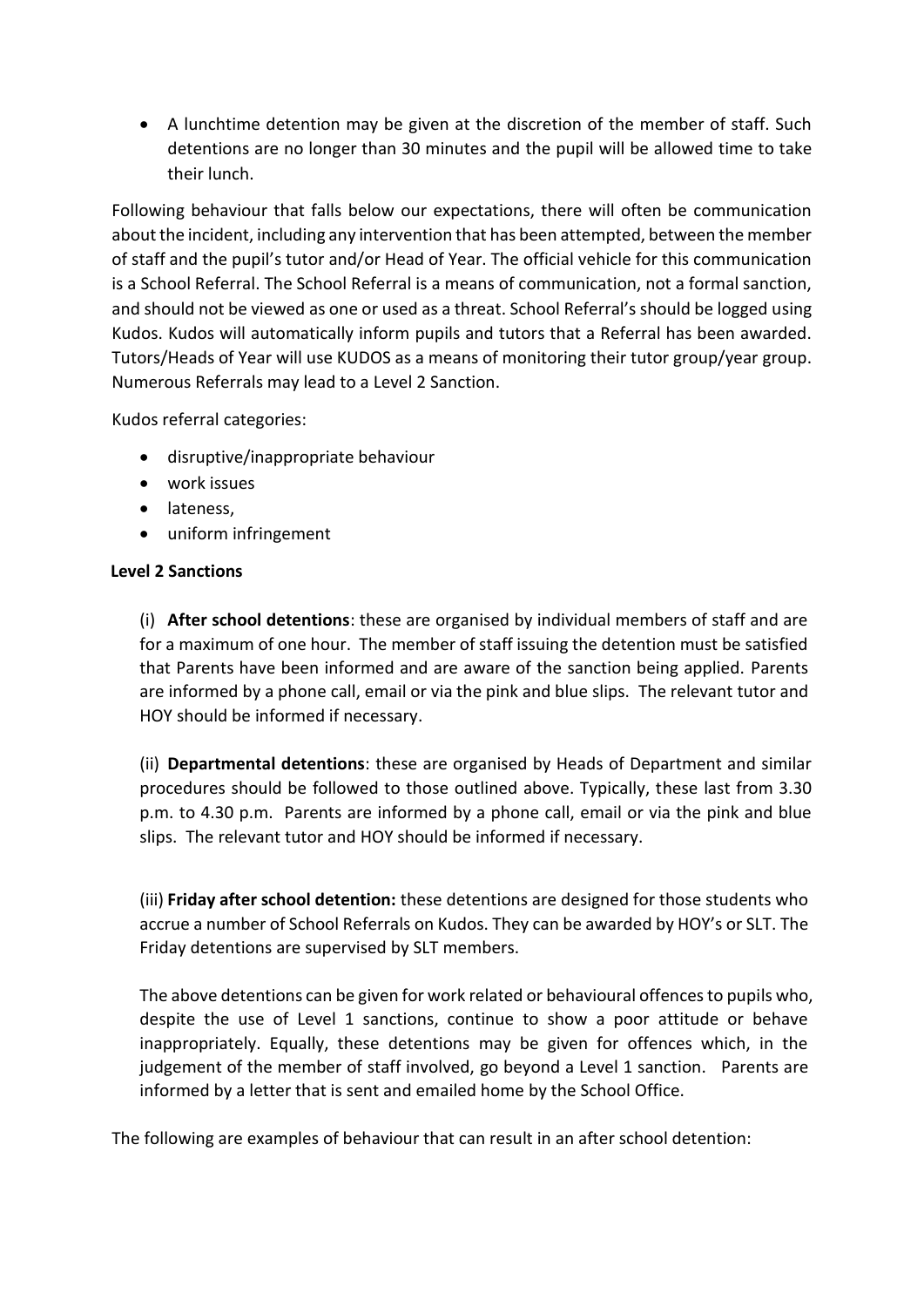- Repeated lateness to lessons
- Repeated lack of essential equipment
- Repeated issues with prep
- Disruptive behaviour
- Preventing others from learning
- Uncooperative behaviour
- Rudeness to another person within our community

#### **Level 3 Heads of Year Detention**

This detention will be supervised by Heads of Year or other senior members of staff. Such a detention will not be given lightly and the protocol below must be followed. Such a detention may be given for behavioural offences which require a more severe sanction.

Heads of Year detention may also be used for any pupil who fails to attend a Level 2 sanction given by a member of staff.

**Procedures –** This detention will last from 3.30 p.m. to 4.30 p.m.

- Any member of staff wishing to place a pupil in Heads of Year detention will first ensure the agreement of the appropriate Head of Year. This will be passed by the Head of Year only when the teacher and/or HOD have attempted to address the situation first.
- The pupil's parents must be informed of the time, place, length and reason for the detention. Parents are informed by a phone call, email or via the pink and blue slips.

#### **Level 4 Head Master's Saturday detention/holiday detention/internal exclusion**

- These detentions will usually be of two hours' duration. They are given for the more serious and/or persistent offences – usually behavioural, or involving persistent lateness or truancy and are given by the Head Master, Deputy Headmaster, members of the Senior Leadership Team, Heads of Department or Heads of Year, after consultation with the Head Master. A full letter, or a phone call, explaining the reason for the detention will always be sent to parents.
- An alternative to the Head Master's Saturday/holiday detention is an **internal exclusion**. Internal exclusions will normally be given for serious misbehaviour, which makes it appropriate to withdraw the pupil from the school community. Examples of such circumstances might be a serious breach of the school dress regulations, verbal or physical intimidation (bullying, the use of foul or abusive language in a public place, or fighting).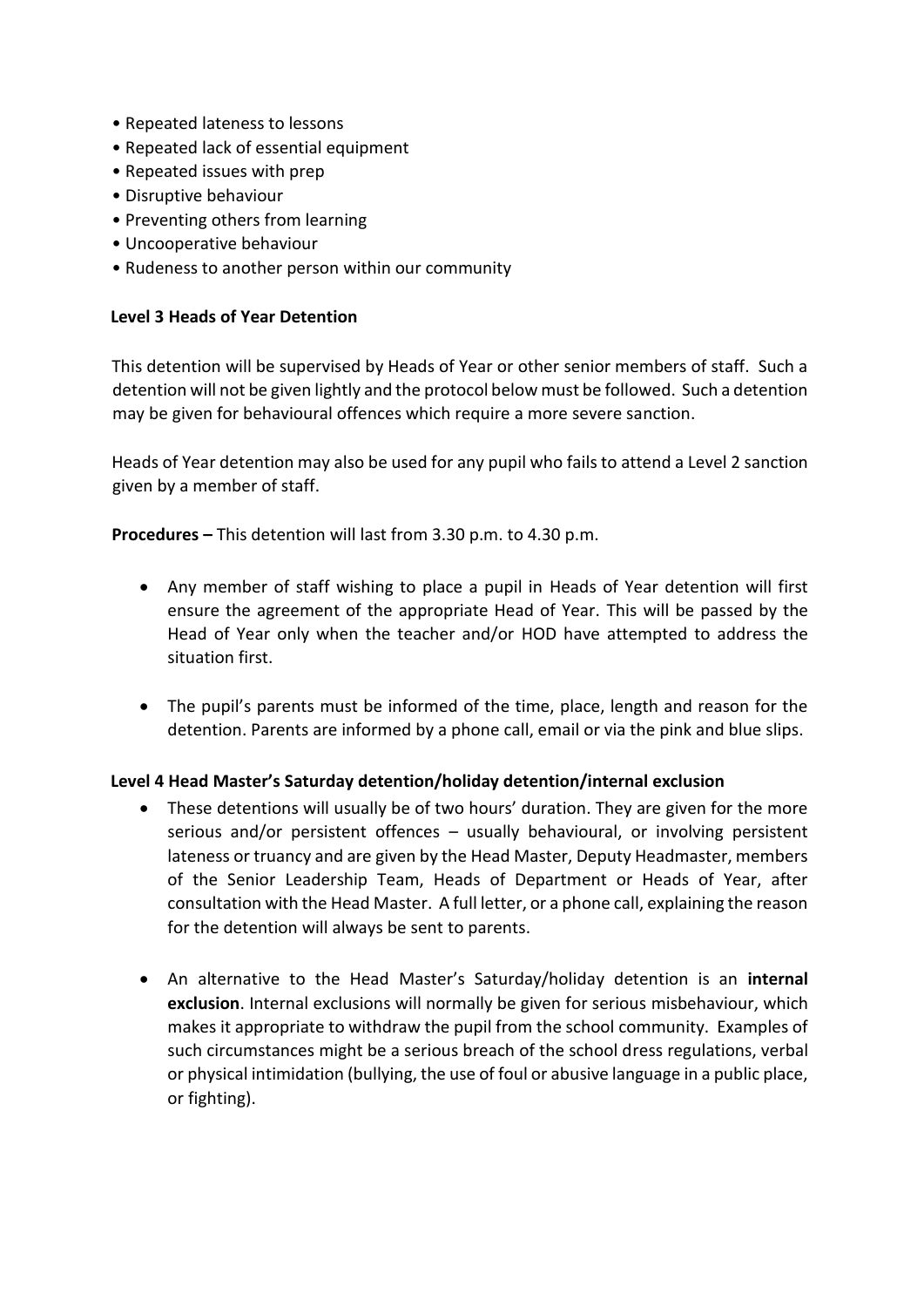#### **More Serious Sanctions**

#### **Exclusion**

In extreme cases of antisocial behaviour or persistent ignoring of school rules, a pupil may be temporarily or even permanently excluded. In these circumstances the latest exclusion procedures and guidelines as published by the Department for Education will be followed by the Head Master and the Governing Body.

Only the Head Master or, in his absence, the Deputy Head Master acting with his authority, can exclude a pupil from School. A decision to exclude a pupil will be taken only:

- in response to serious breaches in the School's Discipline Policy and/or
- if allowing the pupil to remain in School will seriously harm the educational welfare of the pupil or others in the School.

This may include behaviour on or off School premises which is in breach of the standards of behaviour expected by the School, and/or which in the view of the Head Master brings the School into disrepute

Before reaching a decision to exclude a pupil (either permanently or for a fixed period) the Head Master will:

- Consider all the relevant facts and such evidence as may be available to support the allegations made
- Allow the pupil to give his version of events
- Be satisfied as to the circumstances of the incident (e.g. whether or not the pupil may have been provoked)
- Consult others where it is felt to be appropriate e.g. Governors (ensuring not to involve those who may have a role in any review of his decision)

## **The final decision on interpreting an exclusion will be left to the Head Master or Deputy Head Master.**

## **Level 5 Temporary exclusion**

- This is used in extreme cases of antisocial behaviour, persistent bullying, and extreme cases of lack of respect to others or lack of respect to property.
- Assault upon another person, theft and drugs-related involvement are always circumstances when exclusion will be considered.
- In cases of exclusion, the School will aim to meet with parents before the exclusion, in order to explain the circumstances. If this is not possible, every attempt will be made by the Head of Year/Deputy Headmaster to speak to parents by phone.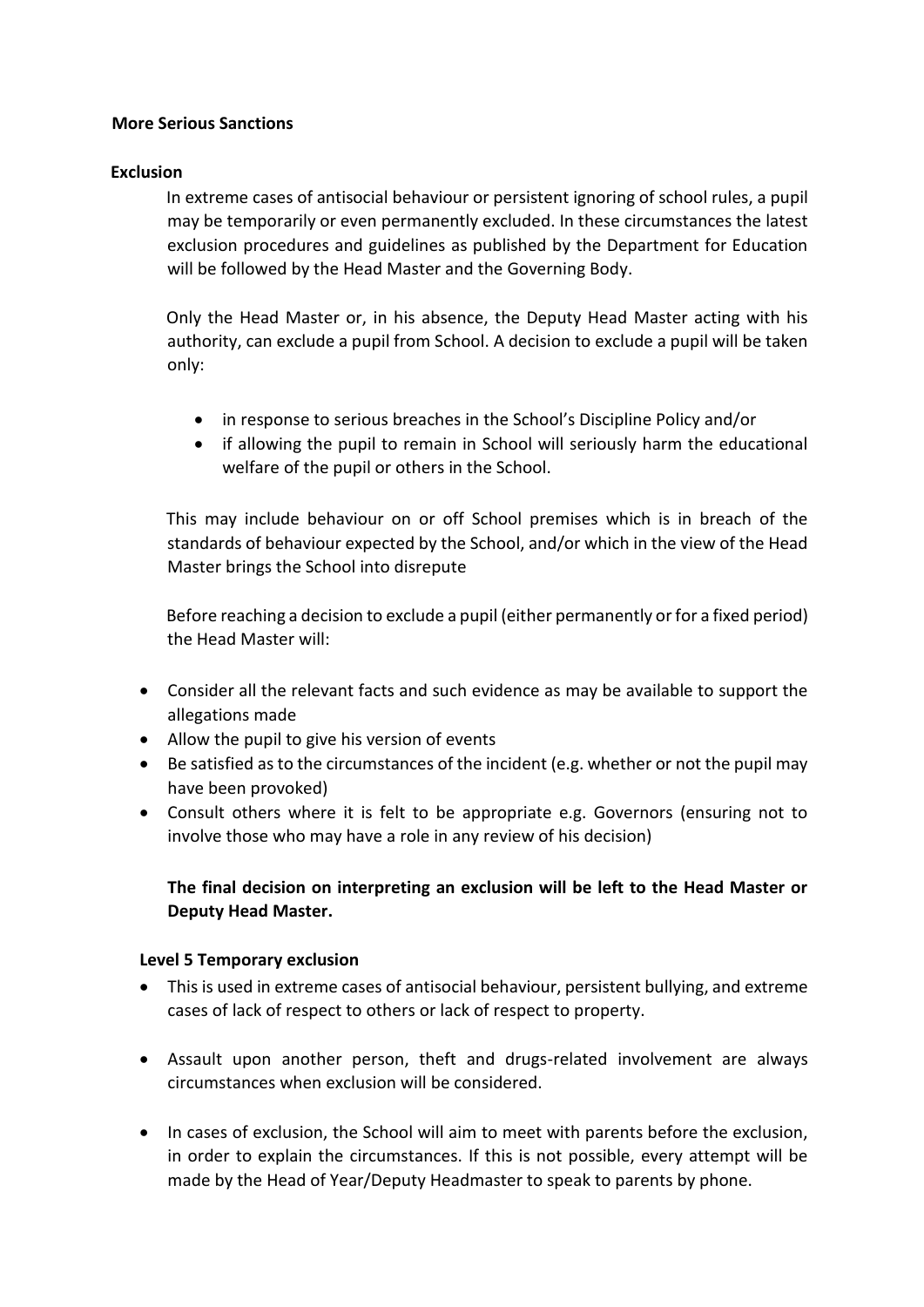- In the case of fixed term exclusions, the Head Master may exclude a pupil for up to 45 days in any one School year. After the fifth day the pupils will be supervised in School.
- Following the exclusion, a re-integration meeting will be arranged by the School prior to the pupil returning from the exclusion. The meeting will establish the expectations that School has of the pupil and the pastoral support that will be available to the pupil once he is back in School.

(iv) **Permanent Exclusion** will normally be used only as a last resort when a range of other strategies have been exhausted. However, in exceptional circumstances the Head Master might consider it appropriate to permanently exclude a pupil for a first or one-off offence. Examples of this (although this is not an exhaustive list) include:

- where there has been serious actual or threatened violence against another pupil or member of staff;
- where there has been an emotional or psychological assault via social media or other means;
- supplying an illegal drug;
- carrying and/or threatening to use an offensive weapon.

In the case of exclusion, the Head Master will inform the Parents in writing the reasons for the period of the exclusion and its duration. Parents have the right to make representation about the exclusion to the Governing Body's Disciplinary Panel.

The School will notify the Local Education Authority of any exclusions.

Please note that the term 'Parents' as used within the policy, encompasses both Parents and Guardians.

## **Behaviour Policy Appendix – September 2021**

Below is a fuller explanation of what is considered unacceptable behaviours, mainly centred around peer-on-peer abuse within schools. It is closely linked to the Government's 'Keeping Children Safe in Education' update for September 2021

## **Peer on peer abuse (child on child)**

All staff should be aware that children can abuse other children (often referred to as peer-onpeer abuse), and that it can happen both inside and outside of school or college and online. It is important that all staff recognise the indicators and signs of peer-on-peer abuse and know how to identify it and respond to reports.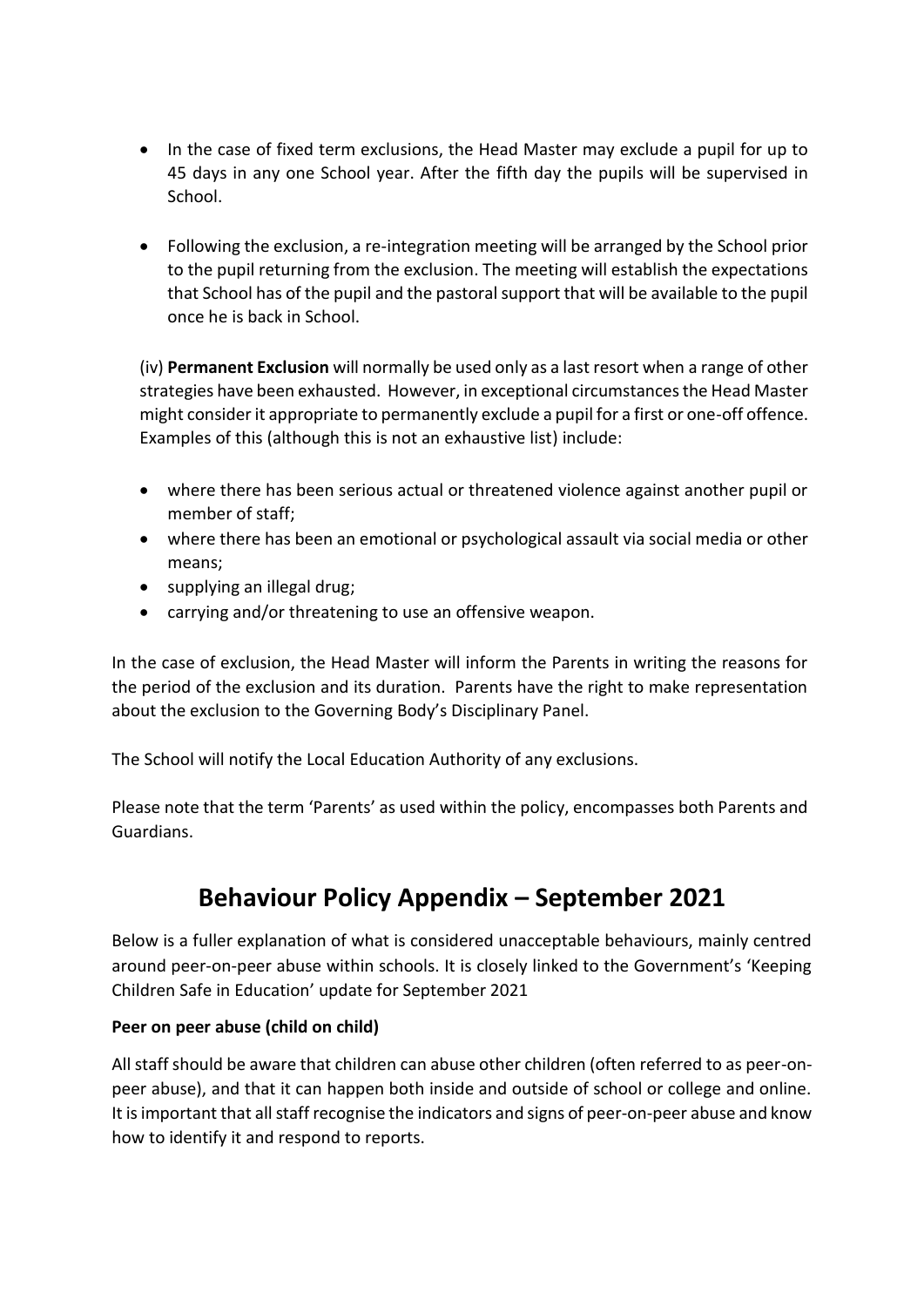All staff should understand, that even if there are no reports in their schools or colleges it does not mean it is not happening, it may be the case that it is just not being reported. As such it is important if staff have any concerns regarding peer-on-peer abuse they should speak to their designated safeguarding lead (or deputy).

It is essential that all staff understand the importance of challenging inappropriate behaviours between peers, many of which are listed below, that are actually abusive in nature. Downplaying certain behaviours, for example dismissing sexual harassment as "just banter", "just having a laugh", "part of growing up" or "boys being boys" can lead to a culture of unacceptable behaviours, an unsafe environment for children and in worst case scenarios a culture that normalises abuse leading to children accepting it as normal and not coming forward to report it.

Peer-on-peer abuse is most likely to include, but may not be limited to:

- bullying (including cyberbullying, prejudice-based and discriminatory bullying);
- abuse in intimate personal relationships between peers;
- physical abuse such as hitting, kicking, shaking, biting, hair pulling, or otherwise causing physical harm (this may include an online element which facilitates, threatens and/or encourages physical abuse);
- sexual violence, such as rape, assault by penetration and sexual assault; (this may include an online element which facilitates, threatens and/or encourages sexual violence);
- sexual harassment, such as sexual comments, remarks, jokes and online sexual harassment, which may be standalone or part of a broader pattern of abuse;
- causing someone to engage in sexual activity without consent, such as forcing someone to strip, touch themselves sexually, or to engage in sexual activity with a third party;
- consensual and non-consensual sharing of nudes and semi-nude images and or videos (also known as sexting or youth produced sexual imagery);
- 'upskirting', which typically involves taking a picture under a person's clothing without their permission, with the intention of viewing their genitals or buttocks to obtain sexual gratification, or cause the victim humiliation, distress or alarm; and
- initiation/hazing type violence and rituals (this could include activities involving harassment, abuse or humiliation used as a way of initiating a person into a group and may also include an online element).

All staff should be clear as to the school's or college's policy and procedures with regards to peer-on-peer abuse and the important role they have to play in preventing it and responding where they believe a child may be at risk from it.

Staff should be clear on:

- Your school's safeguarding policy and procedures
- Their role in preventing peer-on-peer abuse and responding to it if they believe a child may be at risk
- The indicators of peer-on-peer abuse, how to identify it and respond to reports
- The importance of challenging inappropriate behaviour between peers if they don't, it can create an unsafe environment and lead to a culture that normalises abuse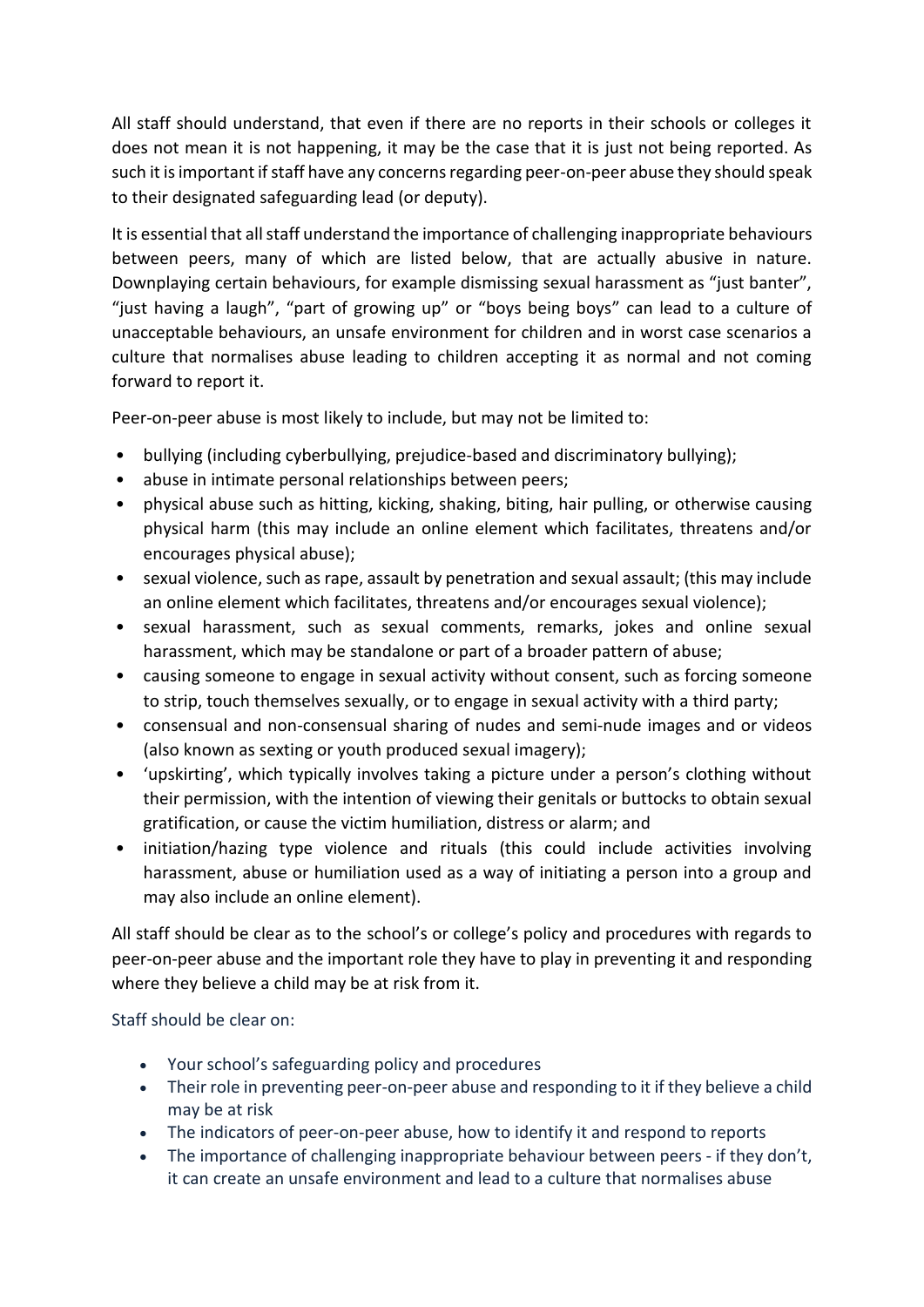They should also be aware that:

- Safeguarding issues can manifest in peer-on-peer abuse
- Technology is a significant component in many safeguarding and wellbeing issues
- Children are at risk of both online abuse and face to face abuse, both of which can take place inside and outside of school
- Children can abuse their peers online through:
	- o Abusive, harassing, and misogynistic messages
	- $\circ$  Non-consensual sharing of indecent nude and semi-nude images and/or videos, especially around chat groups
	- $\circ$  Sharing of abusive images and pornography, to those who don't want to receive such content
- Peer-on-peer abuse may be taking place, even if not reported

Students should feel confident about reporting incidents of abuse but the School is aware of the many and complex reasons as to why students do not report abuse. To this end the School has put in place a number of opportunities for students to talk to someone to disclose or discuss their problems. These include the School Counsellor, the School Council, Peer Mentors, Anti-Racist Ambassadors, an LGBTQ+ group, Student Questionnaires, a 'Bully Button' on the website, Student House Leaders, as well as Heads of Year, Curriculum opportunities particularly in Form Time, PSHE, R&P and English where sensitive issues are often the subject of the lesson. All students are also aware of the school email system and how it works so they can contact any adult they trust directly with an issue in strict confidence.

## **Responding to a report: process and risk assessment**

The School's response will be:

- Decided on a case-by-case basis
- Underpinned by the principle of a zero tolerance approach to sexual violence and sexual harassment, meaning it's never acceptable and it won't be tolerated

The DSL (or a deputy) will take the lead, supported by other agencies as required.

There are 4 likely scenarios for the next steps:

- 1. **Manage internally**, where this is considered appropriate in the circumstances, and early help or statutory interventions aren't required.
- 2. **Early help**, as outlined in [chapter 1 of Working Together to Safeguard](https://www.gov.uk/government/publications/working-together-to-safeguard-children--2) Children, where statutory interventions aren't required. Your DSL will know what this process is and where to access support.
- 3. **Referrals to children's social care\***, where a child has been harmed, is at risk of harm, or is in immediate danger.
- 4. **Report to the police\*\*** (usually in parallel with a referral to children's social care), where a report of rape, assault by penetration or sexual assault is made. Police will consider what action to take to manage the assessed risk of harm, which could include the use of police or court bail.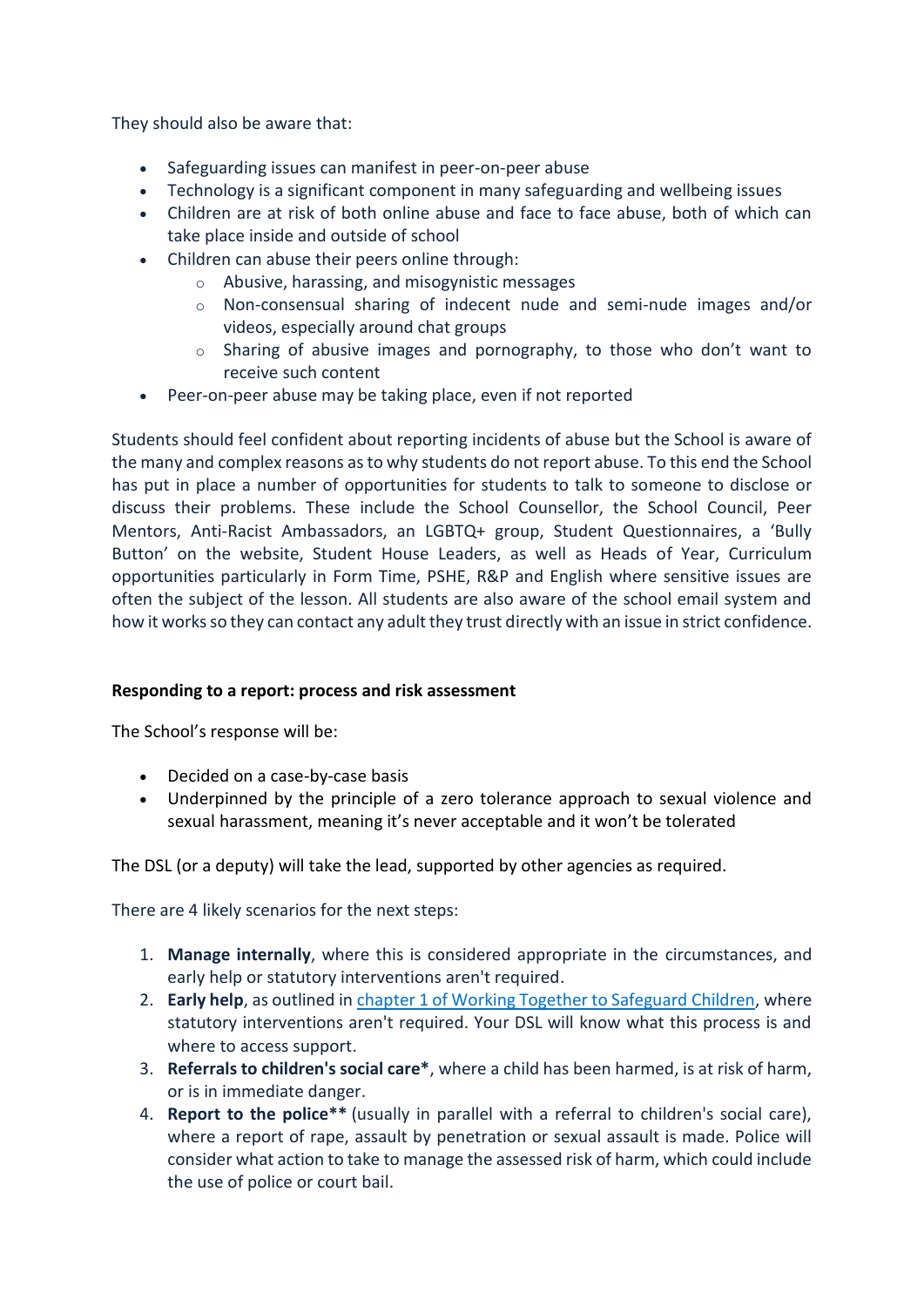\*Where scenarios involve working with children's social care, the school shouldn't wait for the outcome of an investigation before protecting the victim and other children – the DSL (or a deputy) should work closely with children's social care to make sure the school's actions don't jeopardise a statutory investigation. There should be **immediate** consideration for safeguarding the victim, alleged perpetrator(s) and all other children. Note it is important when first investigating an issue not to label students in such a way as to imply innocence or guilt beforehand.

Where a report is going to be made to children's social care and/or the police, the school should speak to the relevant agency to discuss next steps and how the alleged perpetrator(s) will be informed.

\*\*Staff may confiscate devices for evidence to hand to the police, if the report includes an online element.

All major pastoral concerns are recorded on CPOMS as the normal method of recording incidents and actions taken within school.

How to support the pupils involved

**The victim** worse if the alleged perpetrator

Victims of this abuse will likely find the experience distressing, which can affect their progress in school. This can be made (s) attends the same school.

Reassure them that you will take them seriously and that they will be supported and kept safe. Keep them a reasonable distance apart from the alleged perpetrator(s) on school premises, including at before and after-school activities

How your school supports the victim will depend on:

- The age and developmental stage of the victim, the nature of the allegations and the potential risk of further abuse.
- The needs and wishes of the victim.

You should also be aware that:

- Victims may not disclose the whole picture immediately, so dialogue should be kept open and encouraged.
- Girls are more likely to be victims and boys are more likely to be perpetrators.
- There may be more than one perpetrator.

See more in paragraphs 456 to 463 of KCSIE.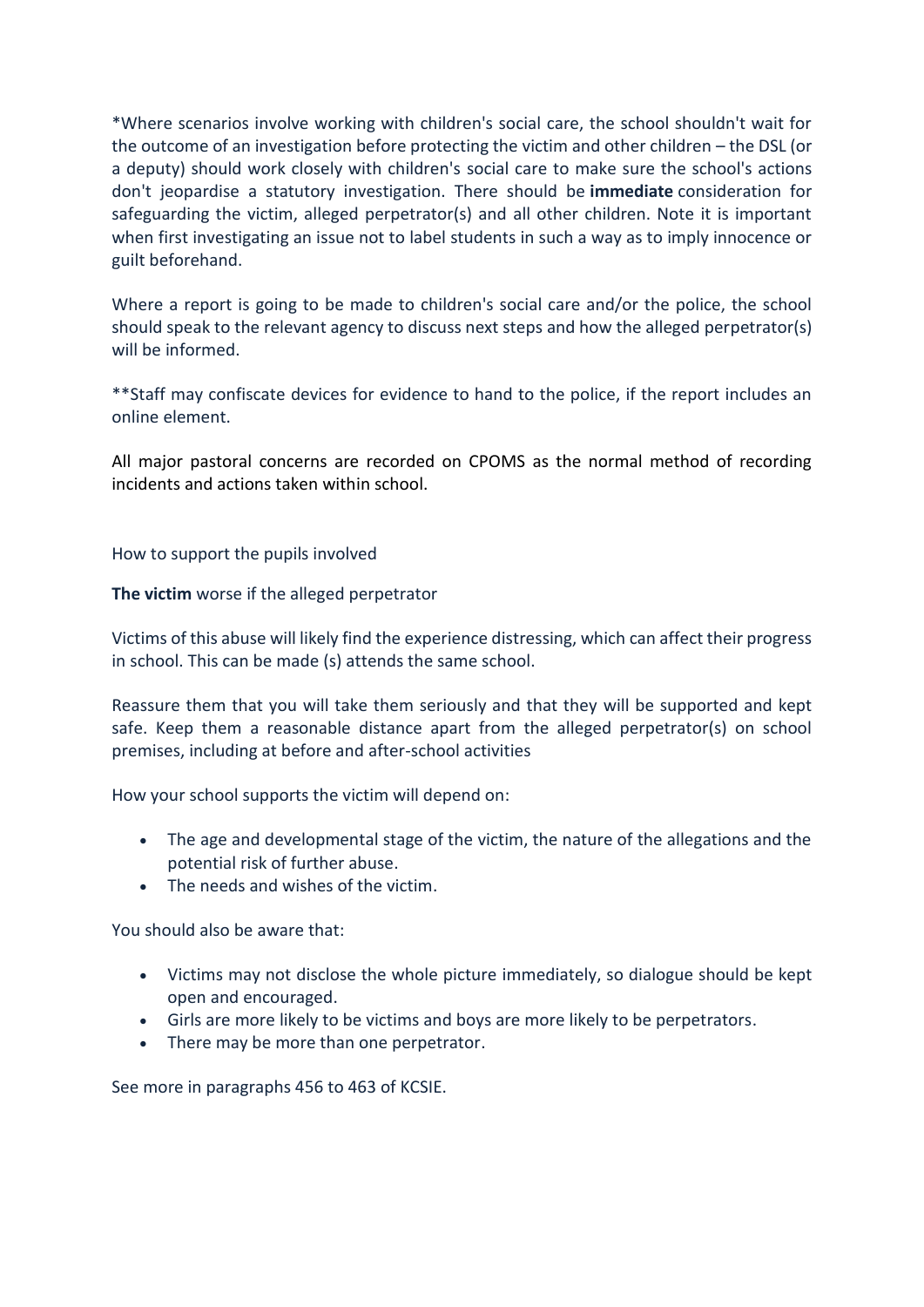## **The alleged perpetrator(s)**

It can be difficult to balance the need to safeguard the victim (and other children) with providing the alleged perpetrator(s) with an education and safeguarding support and implementing disciplinary sanctions.

Your school should consider support (and sanctions) on a case-by-case basis. This includes:

- The age and developmental stage of the alleged perpetrator(s)
- The nature and frequency of the allegations and risk of harm to other children
- Any unmet needs that the alleged perpetrator(s) may have

Find further guidance in paragraph 464 of KCSIE.

Unsubstantiated, unfounded, false or malicious reports

The DSL should consider whether the pupil and/or the person who made the allegation is in need of help or may have been abused by someone else and this is a cry for help. If this is the case, it may be appropriate to make a referral to children's social care.

In reality, the School will seek to work with victim and perpetrator in order to reach a satisfactory outcome for all.

**The School's Behaviour Policy is designed around the fundamental values of 'Respect, Responsibility, Resilience and Love of Learning'. Ultimately no one Policy can capture all the possible behaviours/actions in one document and the Head is the ultimate unacceptable in School. This Policy also needs to be read in conjunction with the Safeguarding and Child Protection Policy (which contains information on spotting signs of Abuse and what to do if you have any concerns), and the annual updates 'Keeping Children Safe in Education' (Part One for Staff). arbiter of what is acceptable.** 

## **Addendum to School Behaviour Policy due to Covid-19**

## **September 2020**

#### **Scope**

This addendum applies until further notice.

It sets out changes and exceptions to our normal behaviour policy. Pupils, parents and staff should continue to follow our normal behaviour policy with respect to anything not covered in this addendum. We may need to amend or add to this addendum as circumstances or official guidance changes. We will communicate any changes to staff, parents and pupils.

**Expectations for pupils in school**